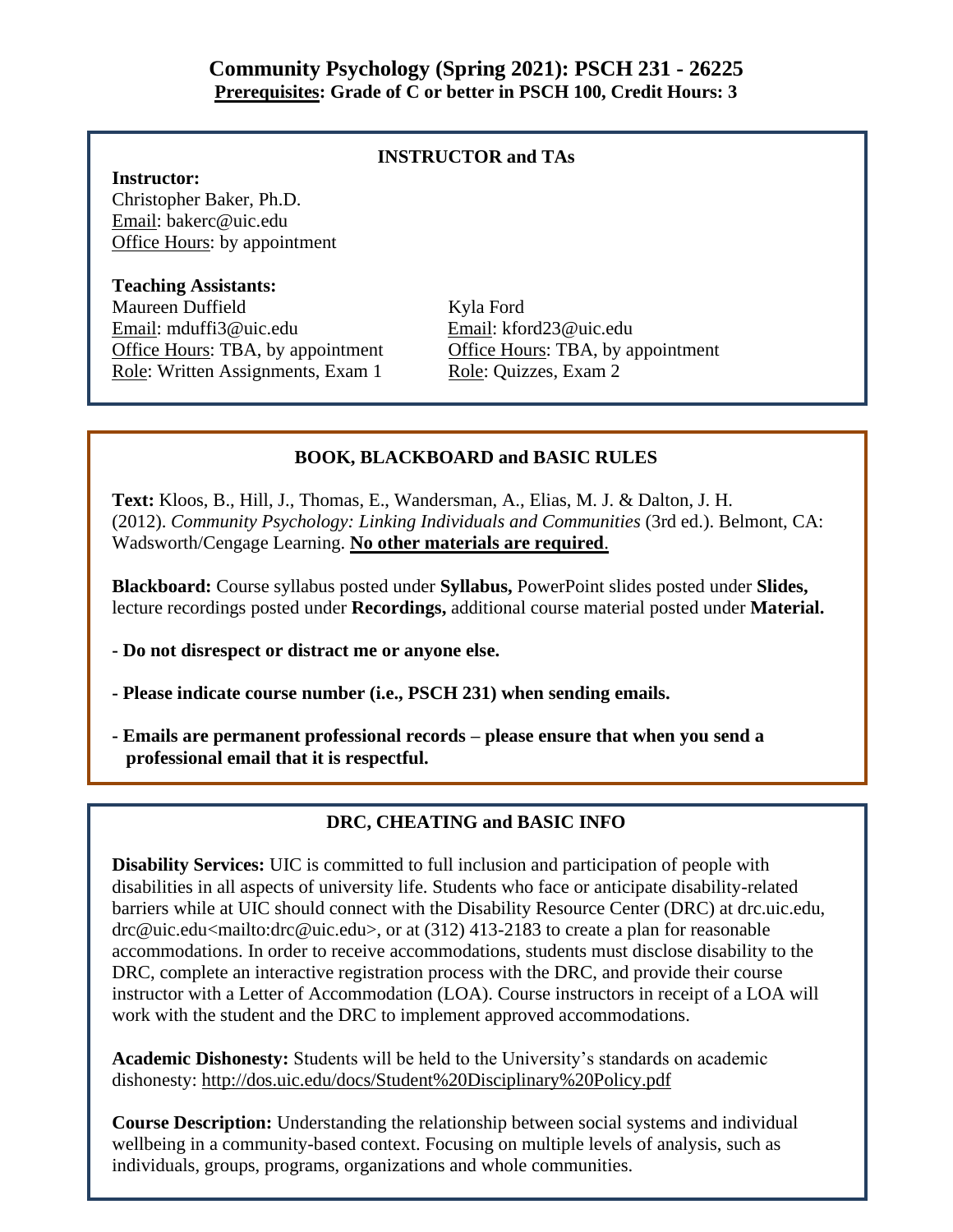# **EVALUATION:**

*\*\*All work for this course will be submitted online using blackboard*

## Written Assignments (1-5): 50 pts (10 pts each)

*\*Assignments are posted on Thursday and due the following Tuesday. \*Assignment grades penalized 2 points for every day late*

**Quizzes (1 & 2): 30 pts (15 pts each)**

*\*Quizzes are posted at 9am and due by 5pm \*Quiz grades penalized 3 points for every day late \*Quizzes are short-answer format*

**Exams** (1 & 2): 100 pts (50 pts each)

*\*Students have 48 hours to complete each exam \*Exam grades penalized 5 points for every day late \*Exams are essay and short-answer format*

## **Data Collection 20 pts**

# **EXTRA CREDIT & GRADE DISPUTES**

*\* Extra credit may occur on quizzes and exams. No other extra points are available in this course.*

**\****Grade disputes must be resolved within 1 week of receiving the disputed grade.*

# **200 Total Course Points:**

 $A = 180$  pts =  $90\%$  $B = 160$  pts =  $80\%$  $C = 140$  pts =  $70\%$  $D = 120$  pts =  $60\%$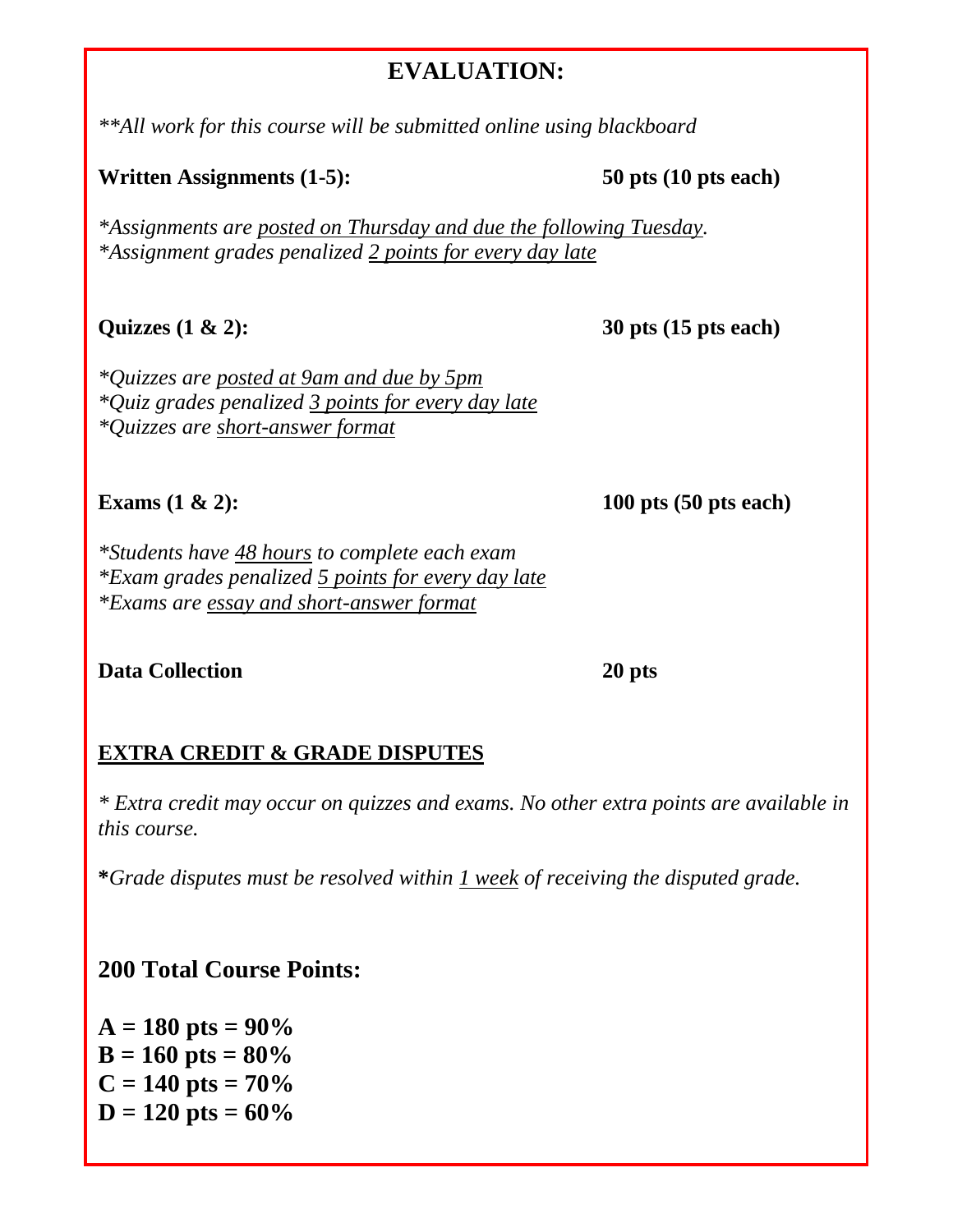## **Course Outline: 1/12/2021-4/29/2021 \* Outline subject to change with advanced notice**

-- *week 1--*

**January 12: Course Overview** `

**January 14:** Principles of Community Psychology Reading #1: Ending Homelessness for Families (2009)

**--** *week 2--*

**January 19:** Levels of Analysis, Core Values Reading #2: Longitudinal Predictors of Homelessness (2016)

**January 21: 70 Acres in Chicago Written Assignment 1 Posted (Due Jan. 26th)**

**--** *week 3--*

**January 26:** Levels of Analysis, Core Values cont. Text: *Chapter 1* Reading #3: Social Conditions of Becoming Homeless (2017) **Written Assignment 1 Due (10 pts)**

**January 28: Quiz 1 (15 pts) – Quiz 1 covers the three papers (i.e., Readings #1-3)**

**--** *week 4—*

**February 2: Empowerment** Text: *Chapter 11*

**February 4: Film for assignment** Text: *Chapter 2* **Written Assignment 2 Posted (Due Feb. 9th)**

**--** *week 5--*

**February 9: Citizen Participation** Text: *Chapter 11* **Written Assignment 2 Due (10 pts)**

**February 11: Film for assignment Written Assignment 3 Posted (Due Feb. 16th)**

**--** *week 6--*

**February 16:** Methods Text: *Chapter 4* **Written Assignment 3 Due (10 pts)**

**February 18:** Methods Text: *Chapter 4*

**--** *week 7--*

**February 23: EXAM 1 Posted** 

**February 25: EXAM 1 Due (50 pts)**